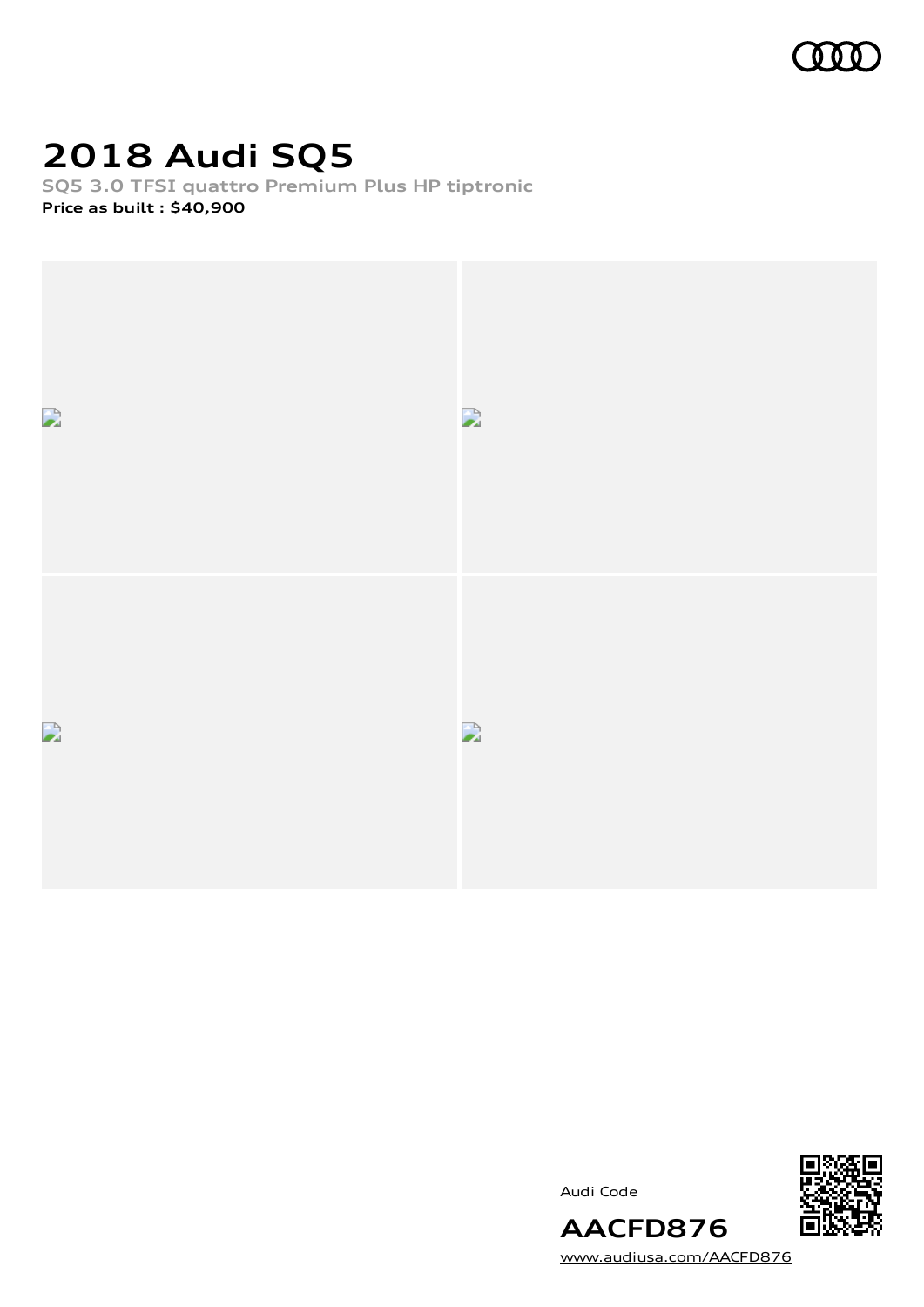### **Summary**

### **Audi 2018 Audi SQ5**

SQ5 3.0 TFSI quattro Premium Plus HP tiptronic

**Price as buil[t](#page-11-0)** \$40,900

#### **Exterior colour**

Moonlight Blue metallic

#### $\overline{\phantom{a}}$

#### **Further Information**

|                 | N٥           |
|-----------------|--------------|
| Mileage         | 33,061 miles |
| Type of vehicle | Used car     |

**Warranty**

#### **Interior colour**

| Seats     | Black with Rock Gray stitching |
|-----------|--------------------------------|
| Dashboard | Black                          |
| Carpet    | Black                          |
| Headliner | Black                          |

#### **Audi Code** AACFD876

**Your configuration on www.audiusa.com** [www.audiusa.com/AACFD876](https://www.audiusa.com/AACFD876)

**Commission number** 9a4c09ac0a0e0971574e

#### **Technical Specifications**

| Engine type                  | Six-cylinder                                  |
|------------------------------|-----------------------------------------------|
| stroke                       | Displacement/Bore and 2,995/84.5 x 89.0 cc/mm |
| Torque                       | 369 @ 1,370 - 4,500 lb-ft@rpm                 |
| Acceleration (0 - 60<br>mph) | 5.1 seconds seconds                           |
| Recommended fuel             | Premium                                       |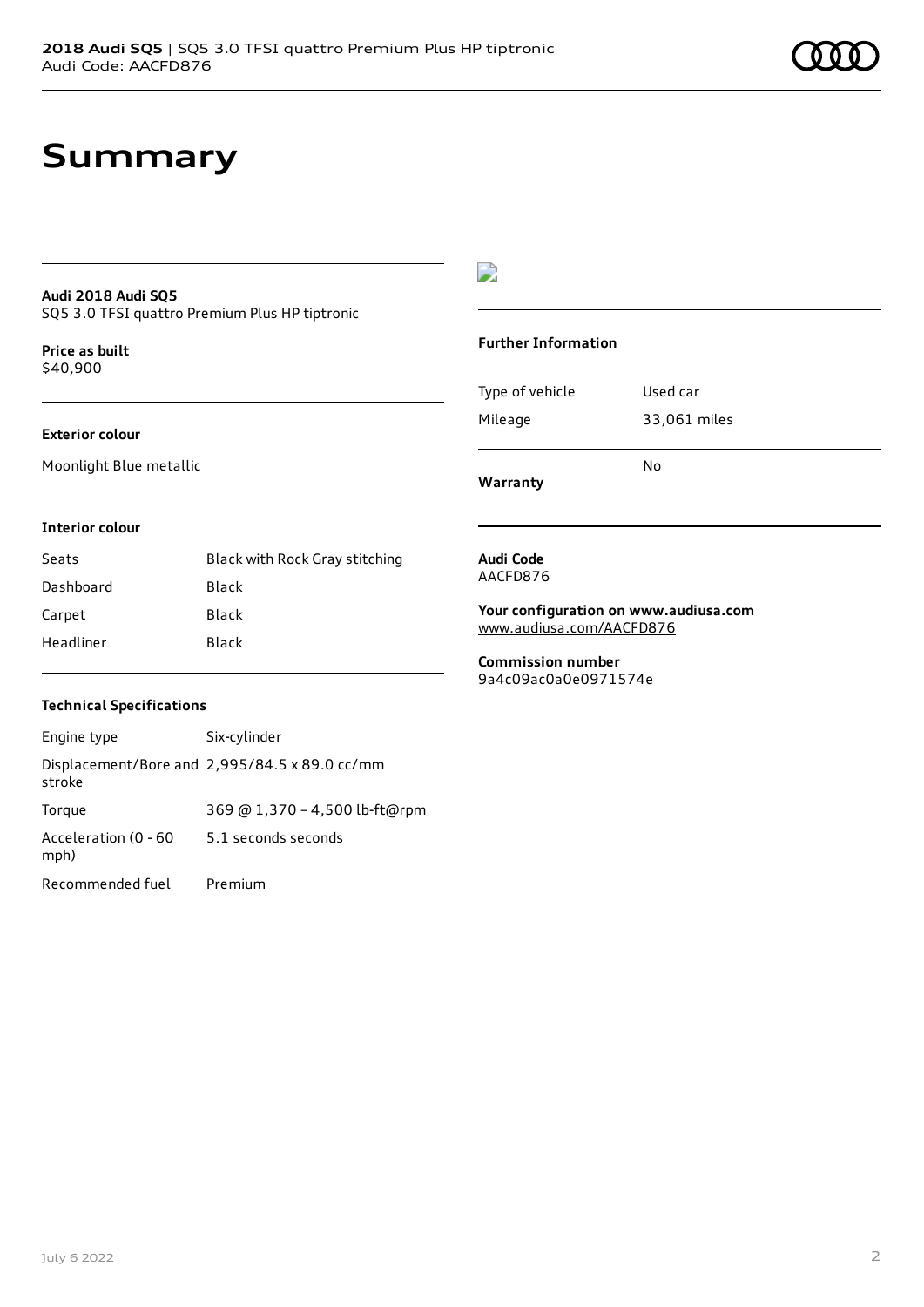# **Equipment**

Moonlight Blue metallic

21" 255/40 summer tires

21" Audi Sport® 5-double-spoke-V design wheels

Navigation package

Bang & Olufsen® Sound System with 3D sound

Leather package

Fine Nappa leather seats with contrast diamond stitching

Carbon Atlas inlays

Audi virtual cockpit (12.3" LCD full digital instrument cluster with up to three visual modes: Infotainment and Classic. S, RS and R8 models also offer Sport mode)

MMI® Navigation plus











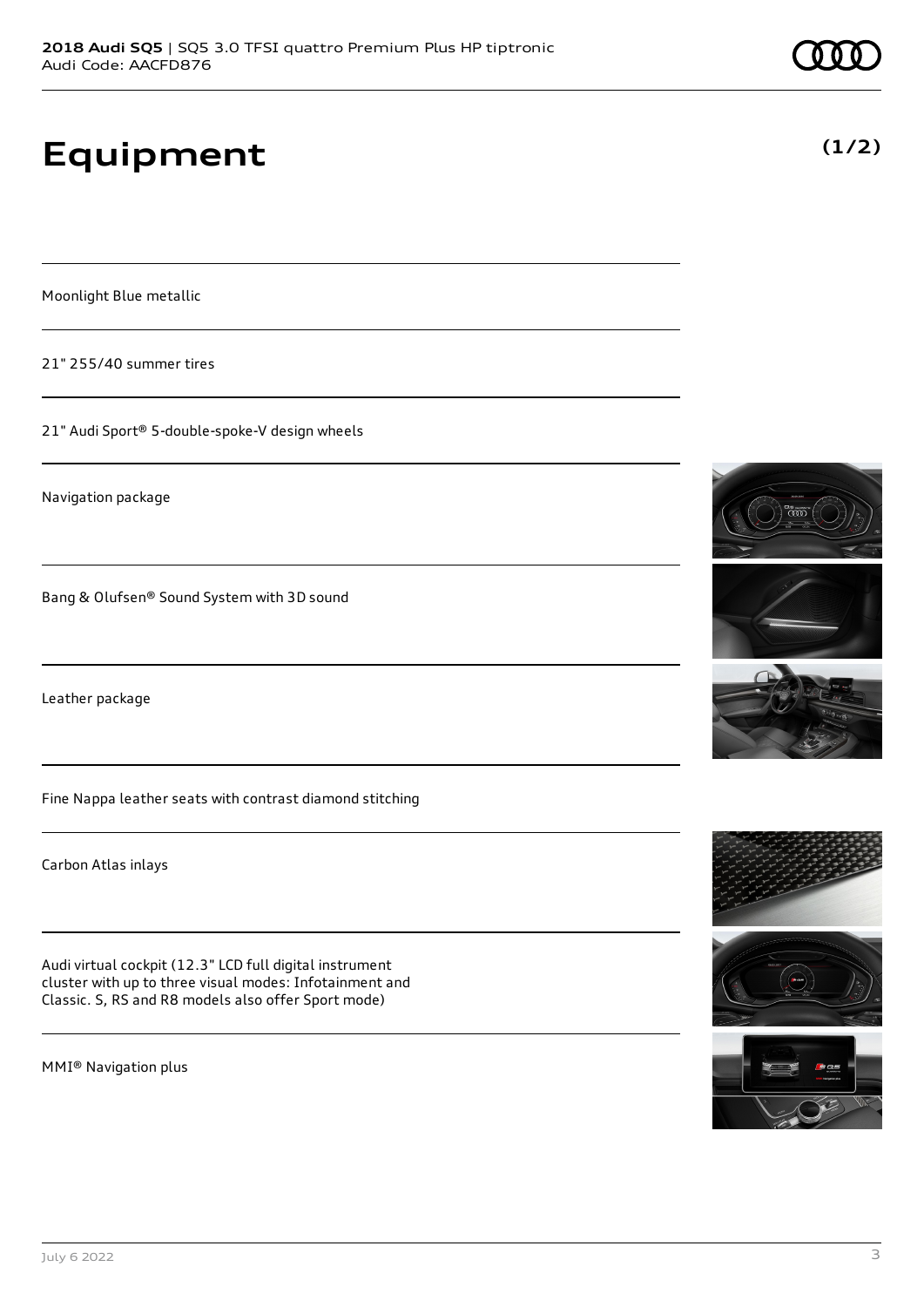# **Equipment**

Audi connect CARE assistance and security services and sixmonth trial subscription to Audi connect PRIME and Audi connect PLUS online services

MMI® Radio plus with ten speakers and single CD player with MP3 playback capability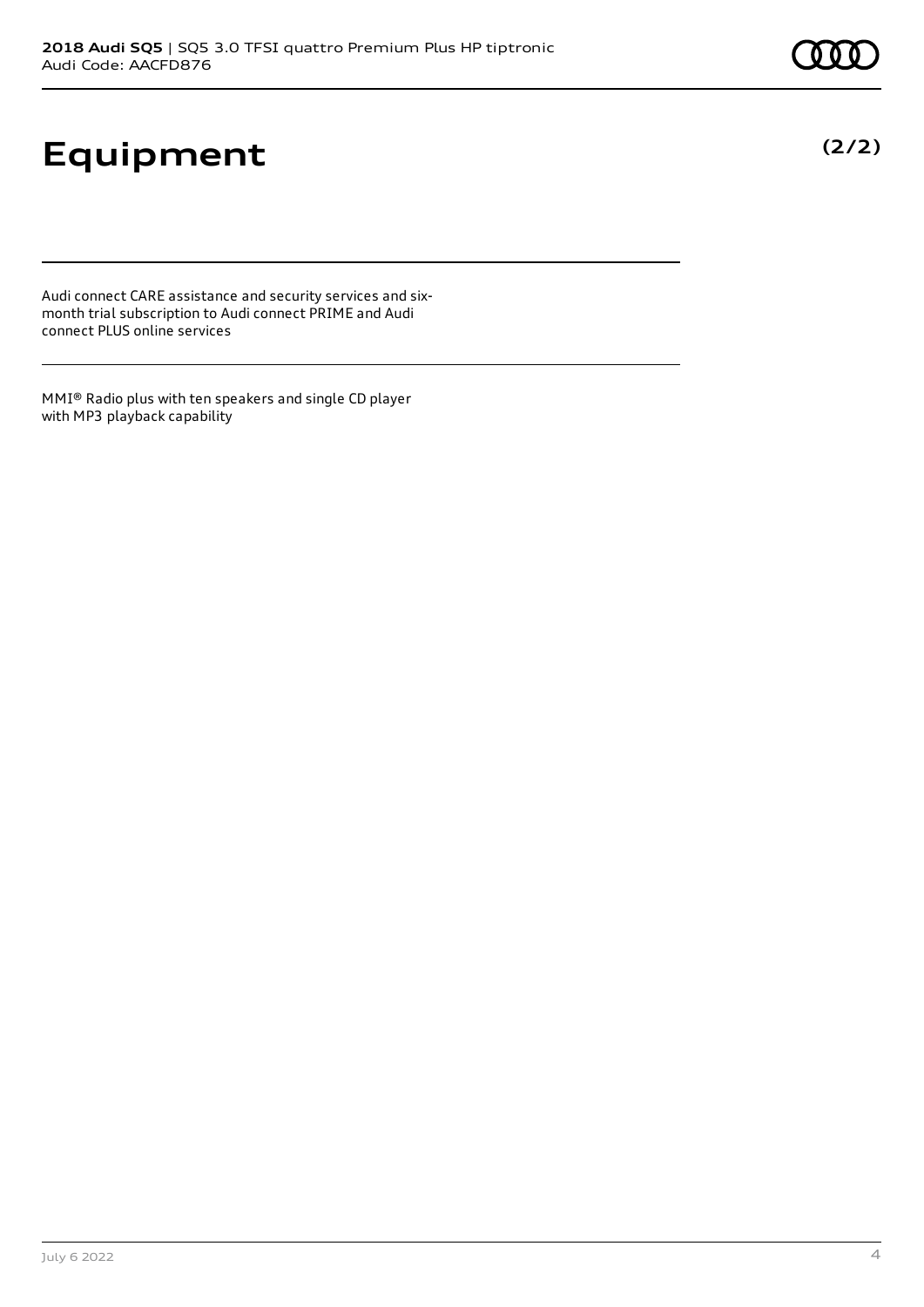### **Standard features**

#### **Safety and Security**

| 4UB             | Driver and front passenger airbags                                  |
|-----------------|---------------------------------------------------------------------|
| UH1             | Electromechanical parking brake                                     |
| 8T2             | Cruise control with coast, resume and<br>accelerate features        |
| VC <sub>2</sub> | Garage door opener (HomeLink®)                                      |
| 4H3             | Integrated child door locks in rear doors                           |
| QZ7             | Electromechanical power steering                                    |
| 7K6             | Tire-pressure monitoring system                                     |
| 4X3             | Front thorax side airbags and Sideguard®<br>head curtain airbags    |
| 8N6             | Rain/light sensor for automatic windshield<br>wipers and headlights |
| 4F6             | Audi advanced key-keyless start, stop and<br>entry                  |
| 3B7             | Lower Anchors and Tethers for Children<br>(LATCH) in rear seats     |

#### **Exterior**

| 6XL | Power-adjustable, auto-dimming, power-<br>folding, heated exterior side mirrors with<br>memory |
|-----|------------------------------------------------------------------------------------------------|
| 1S1 | Car jack                                                                                       |
| 1BL | Adaptive damping suspension system                                                             |
| 3S1 | Aluminum roof rails                                                                            |
| 513 | Tailgate roof spoiler                                                                          |
| 81T | Full LED headlights                                                                            |
| 8Q3 | Automatic headlights                                                                           |
| 8SP | LED taillights with dynamic turn signals                                                       |
| VW1 | Rear privacy glass                                                                             |
|     |                                                                                                |

### 4ZB Aluminum trim around exterior windows

| July 6 2022 | $\overline{\phantom{a}}$ |
|-------------|--------------------------|

| <b>Interior</b> |                                                                                     |
|-----------------|-------------------------------------------------------------------------------------|
| QE1             | Storage package                                                                     |
| 4M3             | Four beverage holders                                                               |
| 3FU             | Panoramic sunroof                                                                   |
| VT5             | Aluminum door sill inlays with S badging                                            |
| VF1             | Stainless steel pedal caps                                                          |
| 6NQ             | Black cloth headliner                                                               |
| <b>9AQ</b>      | Three-zone automatic climate control                                                |
| 417             | Auto-dimming interior rear view mirror with<br>digital compass                      |
| QQ1             | LED interior lighting package                                                       |
| 2PF             | Flat-bottom three-spoke multifunction sport<br>steering wheel                       |
| 7F <sub>9</sub> | Leather-wrapped gear selector                                                       |
| 4E7             | Power tailgate                                                                      |
| 5XF             | Driver and front-passenger extendable sun<br>visors with illuminated vanity mirrors |
| <b>3NS</b>      | Sliding, split folding 40/20/40 rear<br>seatbacks with adjustable recline           |
| 4A3             | <b>Heated front seats</b>                                                           |

#### **Infotainment and Driver Assistance**

6K9 Audi pre sense® basic and Audi pre sense® city 2H1 Audi drive select 7X2 Parking system plus 7W3 Audi pre sense® rear UI2 Audi smartphone interface including Apple CarPlay™ and Google™ Android Auto™ for compatible devices

### **(1/2)**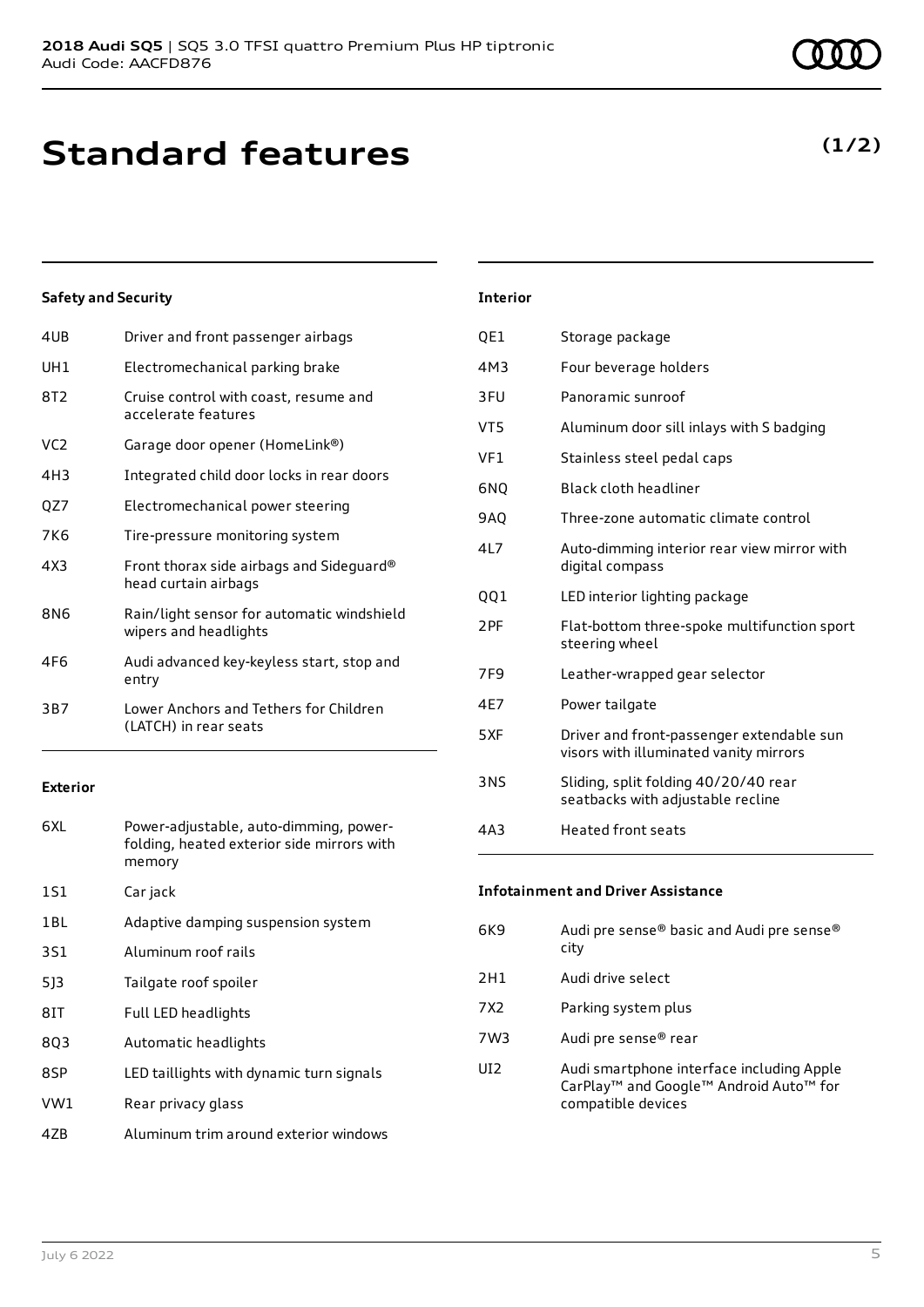**(2/2)**

# **Standard features**

#### **Infotainment and Driver Assistance**

- 7Y1 Audi side assist
- QV3 SiriusXM® Satellite Radio
- 9ZX BLUETOOTH® wireless technology preparation for compatible devices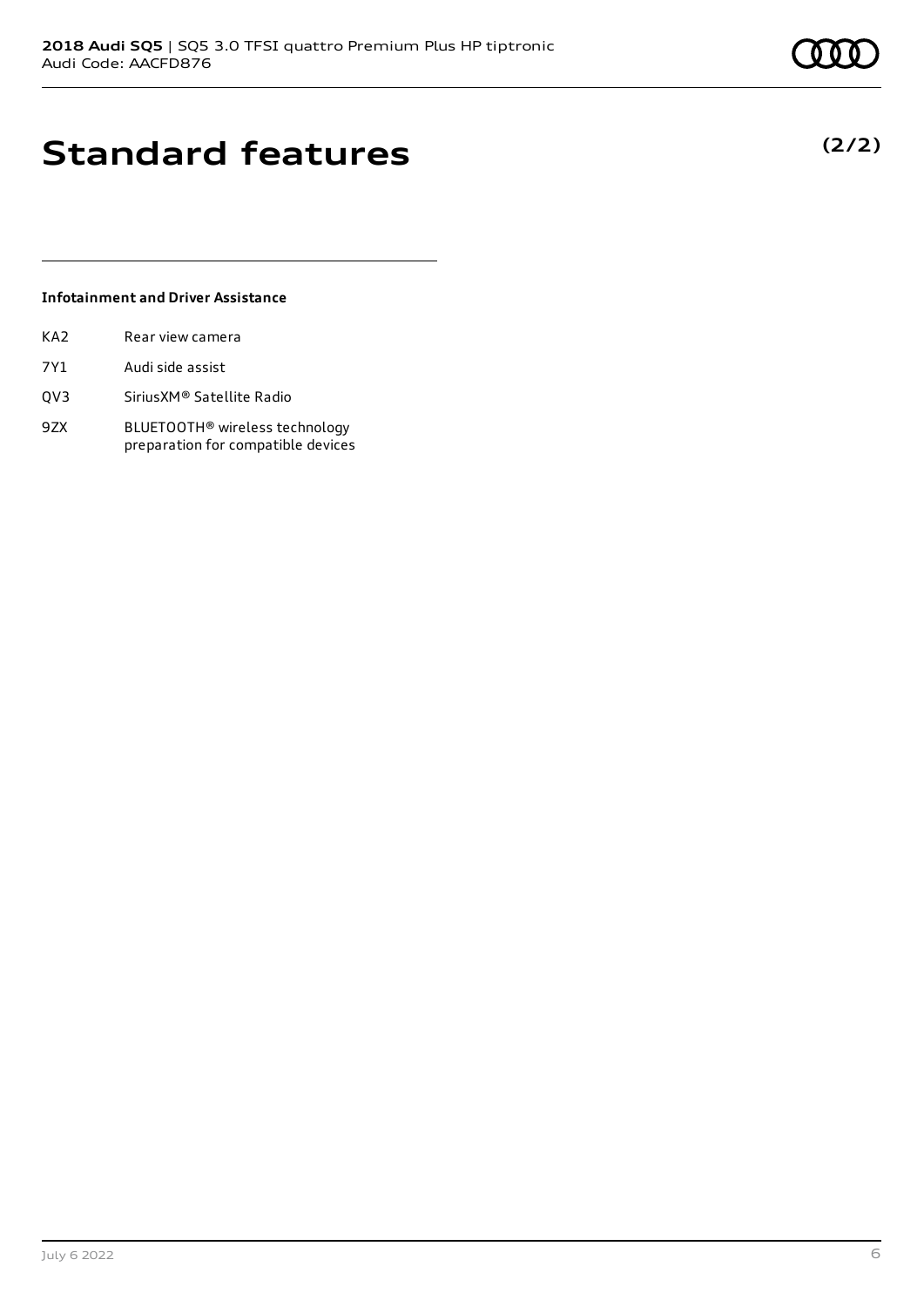BUY AND DRIVE WORRY FREE! Own this CARFAX 1-Owner and Buyback Guarantee Qualified SQ5 today, worry free!

#### AUDI CERTIFIED PRE-OWNED

This Certified Audi includes a 300 point inspection, 24/7 roadside assistance, a warranty of: Audi Certified Pre-Owned Warranty will cover vehicle for 1 year/unlimited mileage. Your Certified Pre-Owned vehicle warranty coverage expires 5 years from vehicle original in service date. Audi CPO Limited Warranty coverage begins upon expiration of the New Vehicle Limited Warranty.

#### EXTREMELY LOW MILES!

Get the best value from your vehicle purchase. This 2018 boasts an extremely low 33061 miles!

#### LOADED WITH VALUE!

Comes equipped with: Rear Air Conditioning, Sunroof, MP3, Bluetooth, Navigation System, Front Heated Seats.

This Audi SQ5 also includes Power Driver's Seat, Clock, Climate Control, Power Passenger Seat, Tachometer, Dual Zone Climate Control, Cruise Control, Homelink System, Privacy Glass/Tinted Windows, Power Steering, Roof Rack, Telescoping Steering Wheel, Steering Radio Controls, Power Mirrors, Moonroof, Leather Steering Wheel, Driver Airbag, Passenger Airbag, Intermittent Wipers, Side Airbags, Rear Defogger, Security System, Satellite Radio, Rear Spoiler, Sport Seats, Rear Wipers, Center Arm Rest, Remote Trunk Lid, Vanity Mirrors, Heated Mirrors, Rear Fog Lamps, Child Proof Door Locks, Daytime Running Lights, Parking Sensors, Reverse Camera, Side Curtain Airbags, Roll Stability Control, Power Lift Gate, Tire Pressure Monitor, Premium Sound, Carpeted Floor Mats, Overhead Console, Aux. Audio Input, Voice Control. Climate Control, Dual Zone Climate Control, Cruise Control, Tinted Windows, Power Steering, Power Mirrors, Leather Steering Wheel, Power Drivers Seat, Power Passenger Seat, Roof Rack, Rear Air Conditioning, Clock, Tachometer, Homelink System, Telescoping Steering Wheel, Steering Wheel Radio Controls, Sunroof, Moonroof, Driver Airbag, Passenger Airbag, Side Airbags, Security System, Rear Defogger, Intermittent Wipers, Aux. Audio Input, Bluetooth, Carpeted Floor Mats, Center Arm Rest, Child Proof Door Locks, Daytime Running Lights, Front Heated Seats, Heated Mirrors, Navigation System, Overhead Console, Parking Sensors, Power Lift Gate, Premium Sound, Rear Fog Lamps, Rear Spoiler, Rear Spoiler, Rear Wipers, Remote Trunk Lid, Reverse Camera, Roll Stability Control, Side Curtain Airbags, Sport Seats, Tire Pressure Monitor, Vanity Mirrors - Contact Kao Saechao at 408-244-5400 or kao.saechao@penskeautomotive.com for more information. -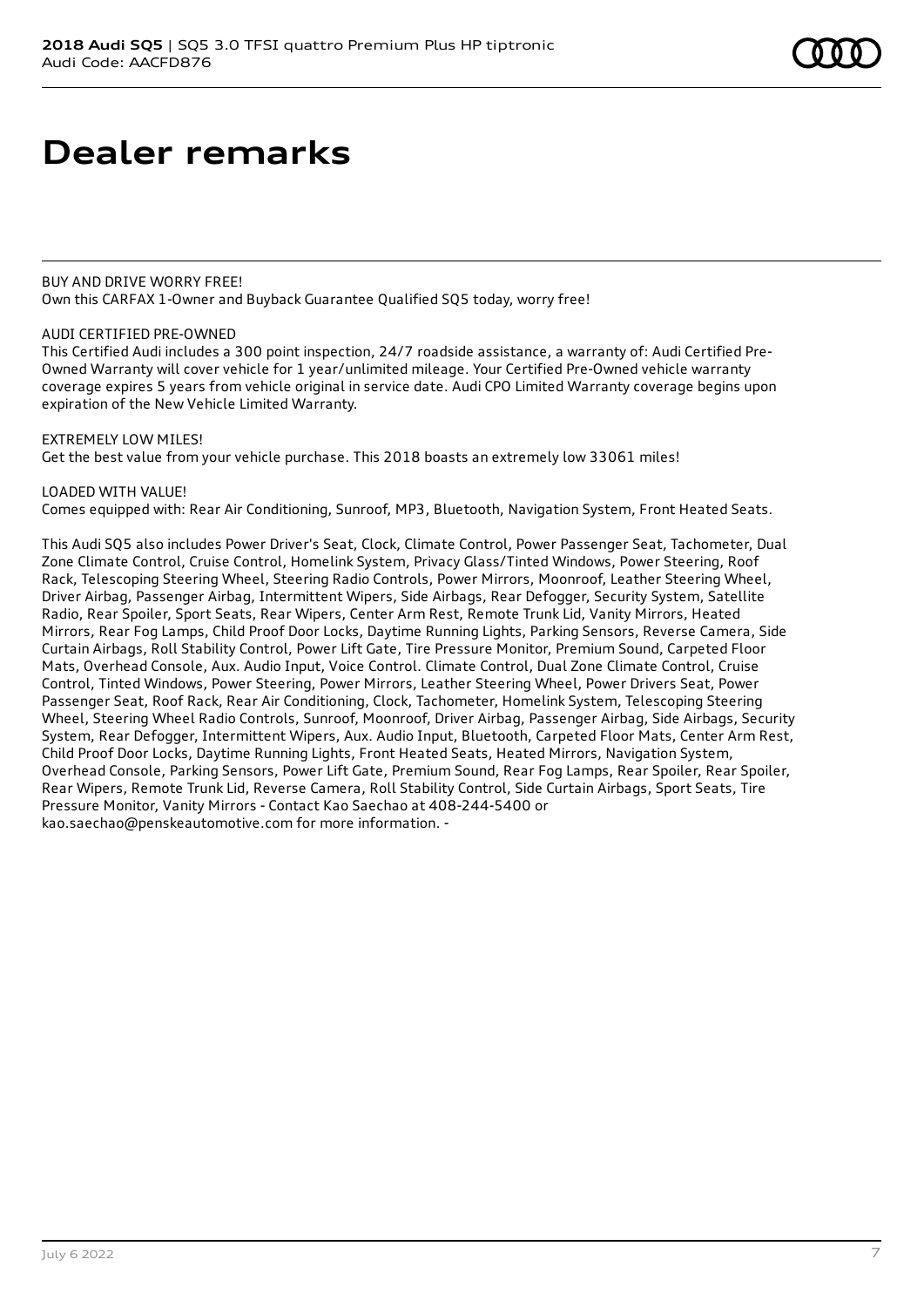### **Technical Specifications**

#### **Engineering | Performance**

| Engine type                  | Six-cylinder                                                                                     |
|------------------------------|--------------------------------------------------------------------------------------------------|
| Acceleration (0 - 60<br>mph) | 5.1 seconds seconds                                                                              |
| Engine block                 | Aluminum-alloy                                                                                   |
|                              | Induction/fuel injection Twin-scroll turbocharged /TFSI®                                         |
| Displacement                 | 3.01                                                                                             |
| Cylinder head                | Aluminum-alloy                                                                                   |
| Horsepower                   | 354 @ 5,400 - 6,400 @ rpm                                                                        |
| Towing capacity              | Trailer hitch provision with 4,400-lb<br>maximum towing capacity and 440-<br>lb tongue weight lb |
| stroke                       | Displacement/Bore and 2,995/84.5 x 89.0 cc/mm                                                    |
| Torque                       | 369 @ 1,370 - 4,500 lb-ft@rpm                                                                    |
| Valvetrain                   | 24-valve DOHC with Audi valvelift<br>system                                                      |
|                              |                                                                                                  |

### $G$ ear ratios:  $R$ th  $\qquad 0.667:1$

**Transmission | Drivetrain**

| ucar ratios. Oth         | ∪.∪∪/.⊥                                                                                                   |
|--------------------------|-----------------------------------------------------------------------------------------------------------|
| Gear ratios: 6th         | 1.000:1                                                                                                   |
| Gear ratios: 7th         | 0.839:1                                                                                                   |
| Gear ratios: Reverse     | 3.317:1                                                                                                   |
| Gear ratios: Final Drive | 3.204:1                                                                                                   |
| Gear ratios: 4th         | 1.667:1                                                                                                   |
| Transmission             | Eight-speed Tiptronic <sup>®</sup> automatic<br>transmission and quattro <sup>®</sup> all-<br>wheel drive |
| Gear ratios: 5th         | 1.285:1                                                                                                   |
| Gear ratios: 2nd         | 3.143:1                                                                                                   |
| Gear ratios: 3rd         | 2.106:1                                                                                                   |
| Gear ratios: 1st         | 4.714:1                                                                                                   |
|                          |                                                                                                           |

#### **Steering**

| Steering type                             | Electromechanical power steering<br>system |
|-------------------------------------------|--------------------------------------------|
| Turning diameter, curb-38.4 ft<br>to-curb |                                            |
| Steering ratio                            | 15.8:1                                     |

#### **Suspension**

| Front axle | Five-link front suspension |
|------------|----------------------------|
| Rear axle  | Five-link rear suspension  |

| Alternator | 110-150 A   |
|------------|-------------|
| Battery    | 420 A/75 Ah |

**(1/2)**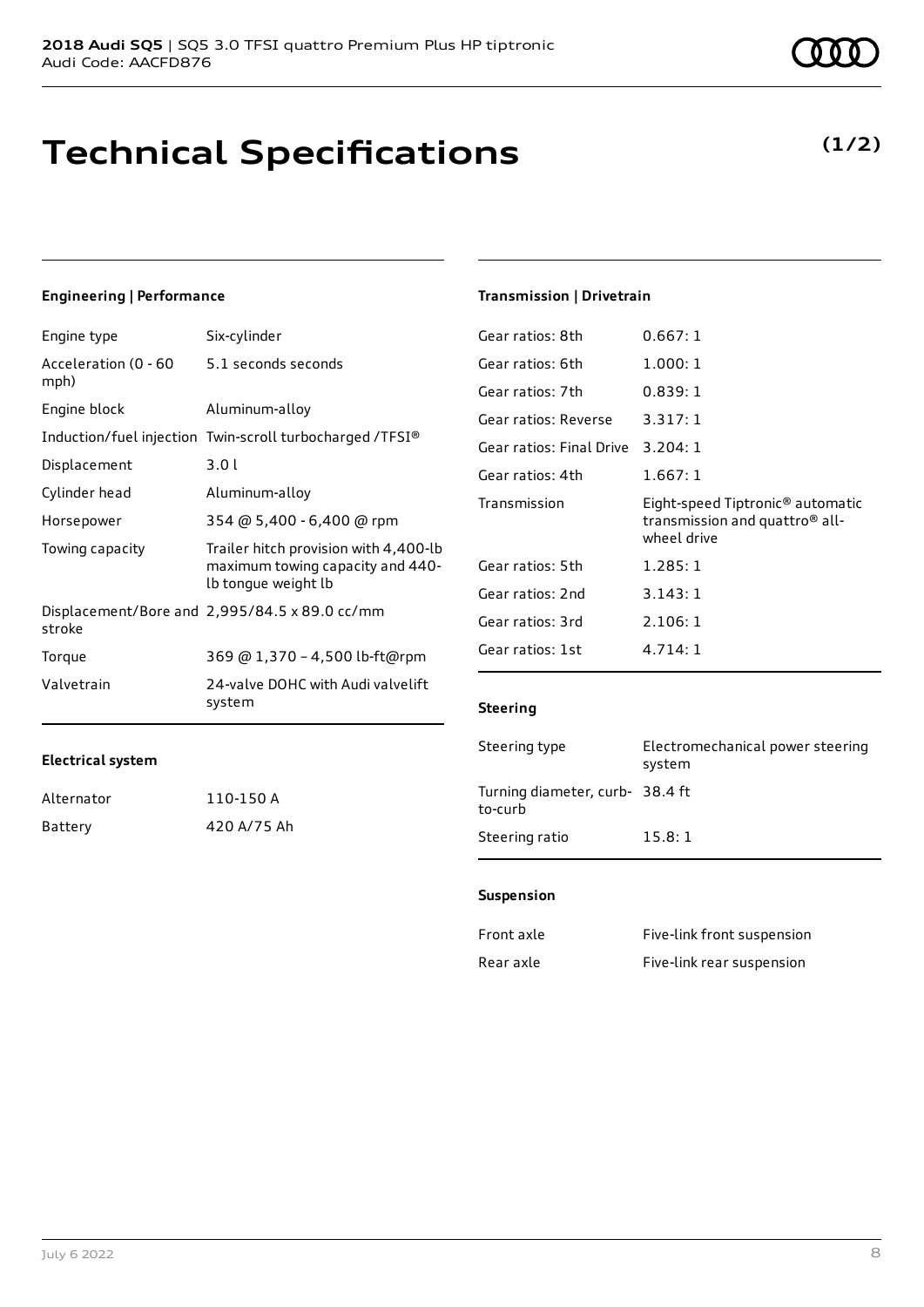### **Technical Specifications**

#### **Brakes**

| Front brakes                  | 13.8 (ventilated disc) in                                            |             |  |
|-------------------------------|----------------------------------------------------------------------|-------------|--|
| Rear brakes                   | 13.0 (ventilated disc) in                                            | S           |  |
| <b>Body</b>                   |                                                                      | ŀ<br>s<br>L |  |
| Material                      | Multi-material body construction<br>(steel and aluminum composition) | S<br>۲      |  |
| <b>Warranty   Maintenance</b> |                                                                      | s<br>ŀ      |  |
| Warranty                      | 4-year/50,000-mile Audi New<br>Vehicle Limited Warranty              | L<br>ŀ      |  |
| Maintenance                   | 12-month/10,000-mile (whichever                                      | C           |  |

occurs first) NO CHARGE first scheduled maintenance

#### **Interior measurements**

| Seating capacity                          | 5                      |
|-------------------------------------------|------------------------|
| Shoulder room, rear                       | 56.5 in                |
| Head room with front<br>sunroof           | $40.2$ in              |
| Leg room, rear                            | 37.8 in                |
| Shoulder room, front                      | 57.7 in                |
| Head room with rear<br>sunroof            | 37.7 in                |
| Head room, rear                           | 39.3 in                |
| Leg room, front                           | 41.0 in                |
| Head room, front                          | 41.7 in                |
| Cargo volume, rear<br>seatbacks up/folded | 26.8/60.4 cu ft, cu ft |

#### **Exterior Measurements**

| Height                           | 65.3 in  |
|----------------------------------|----------|
| Overall width without<br>mirrors | 74.5 in  |
| Length                           | 183.9 in |
| Wheelbase                        | 111.2 in |
| Drag coefficient                 | 0.35 Cw  |
| Overall width with<br>mirrors    | 84.3 in  |
| Track rear                       | 63.6 in  |
| Track front                      | 63.9 in  |
| Curb weight                      | 4,398 lb |
| Ground clearance,<br>loaded      | 8.2 in   |

#### **(2/2)**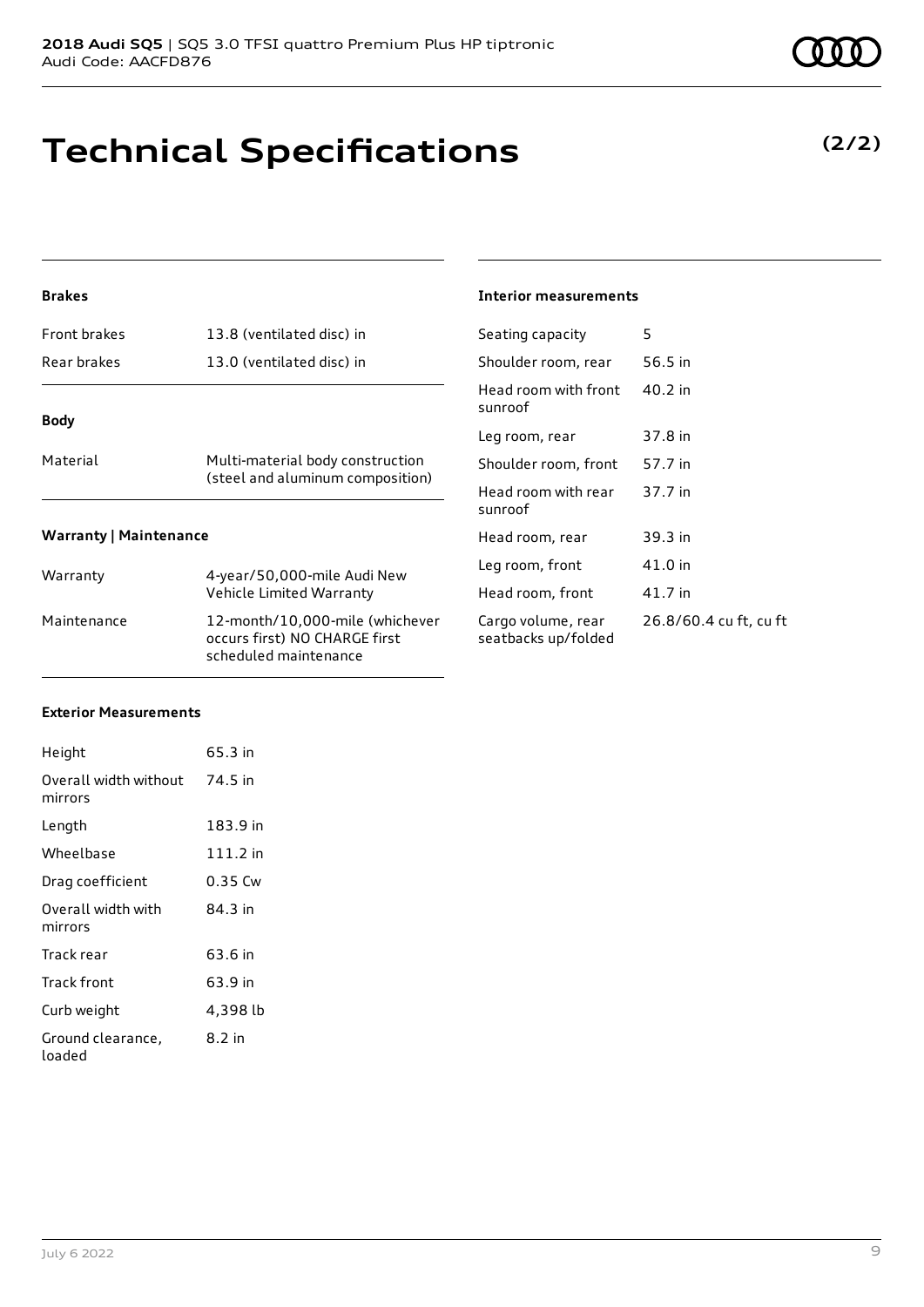### **Consumption- and emission**

#### **Consumption by NEDC**

| urban       | $19 \text{ mpg}$ |
|-------------|------------------|
| extra-urban | 24 mpg           |
| combined    | $21$ mpg         |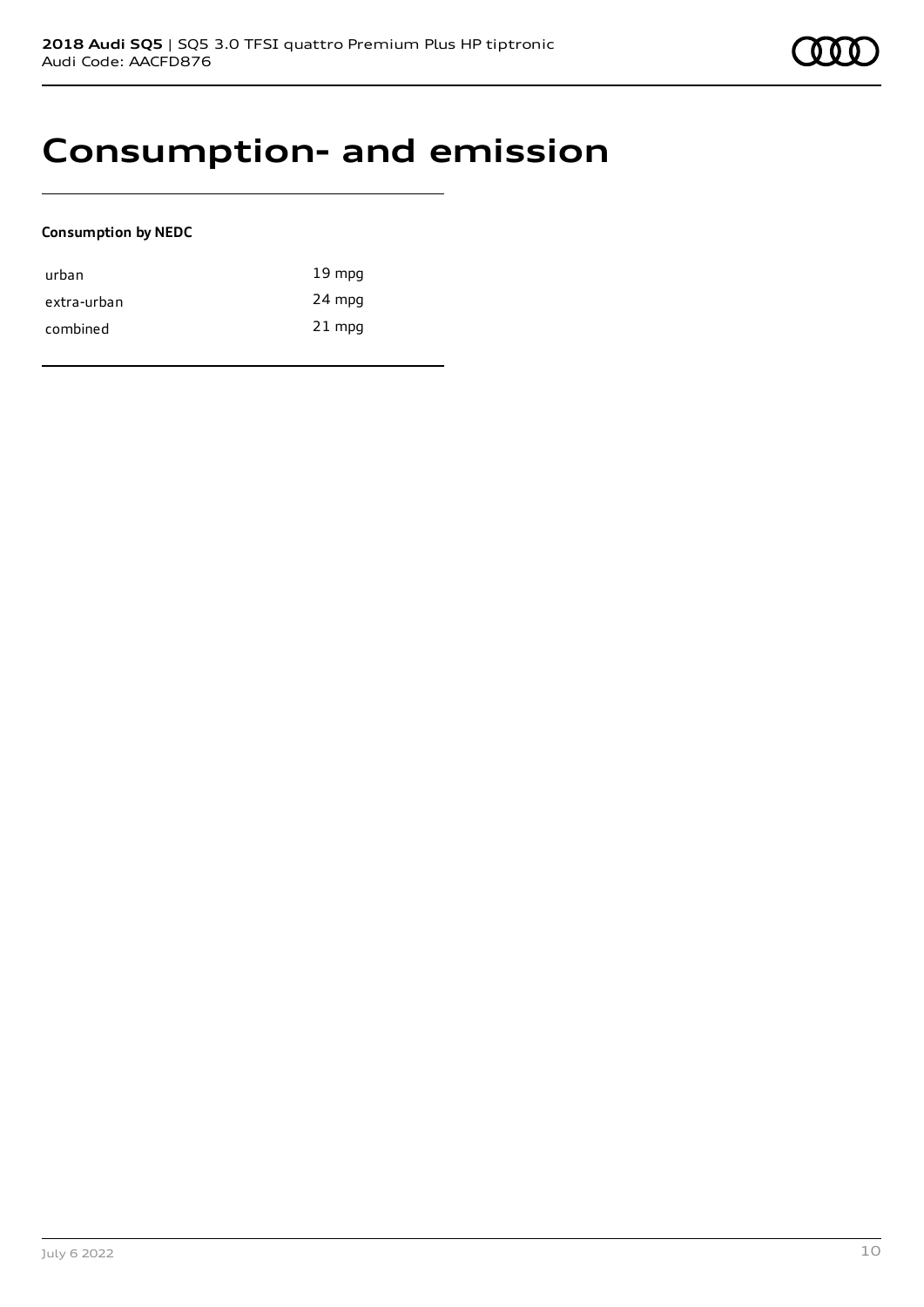

### **Contact**

Dealer **Stevens Creek Audi**

3350 Stevens Creek Blvd 95117 San Jose CA

Phone: +14082445400 FAX: 4082446059

www: [https://www.stevenscreekaudiofsanjose.com](https://www.stevenscreekaudiofsanjose.com/)